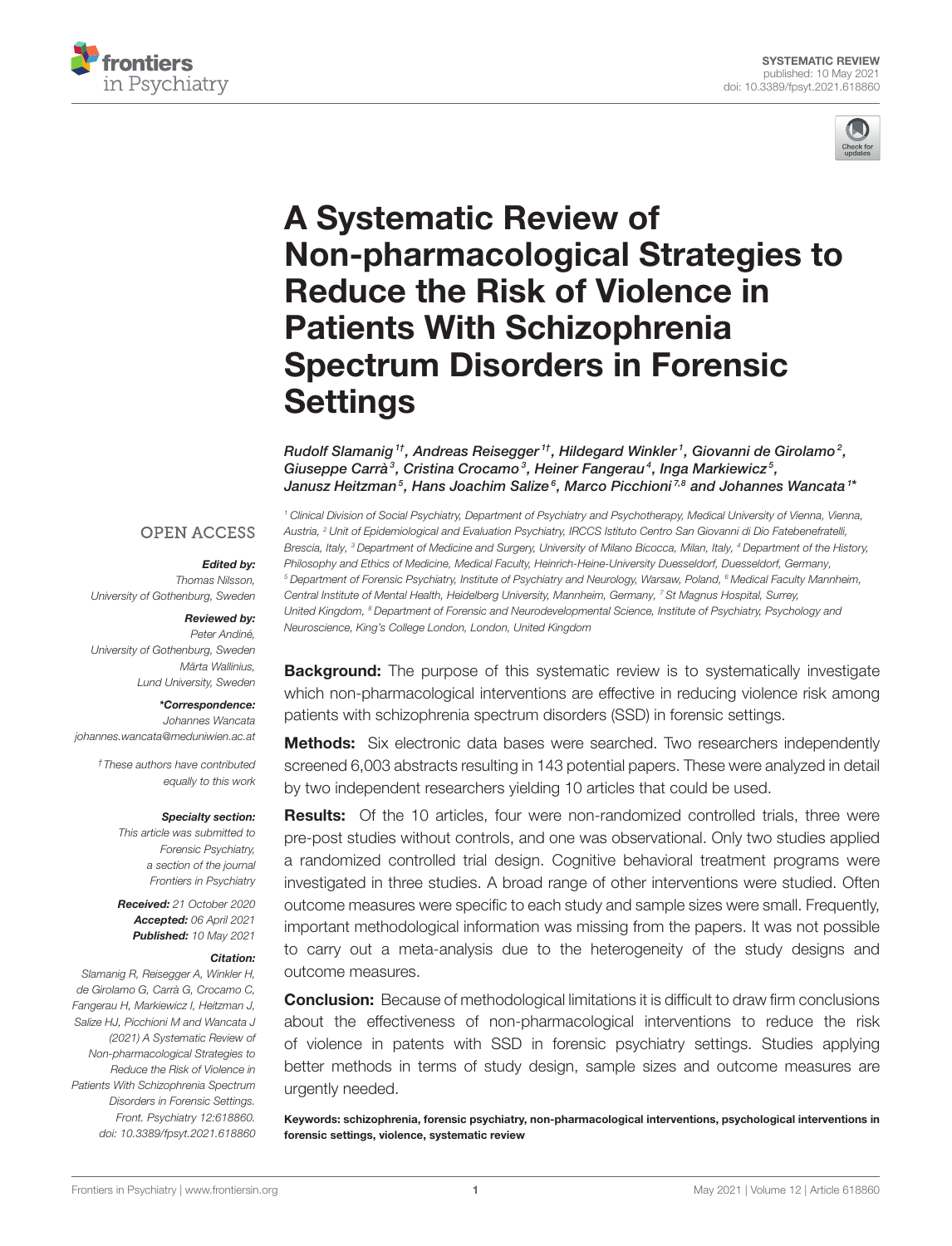# INTRODUCTION

One in 100 of the population will develop a schizophrenia spectrum disorder (SSD) during their lifetime. Schizophrenia is a disease with hallucinations, delusions and thought disorders (i.e., positive symptoms). A marked proportion also develops negative symptoms, such as reduced drive or affective blunting [\(1\)](#page-10-0). While some schizophrenia sufferers recover after some episodes, others have numerous relapses or develop a chronic course. Among those with a chronic course frequently impairments of the cognitive and social skills can be observed. This can lead to the inability of independent housing or to difficulties in working  $(2, 3)$  $(2, 3)$ .

In addition, several studies reported an increased risk of committing violent crimes among patients with SSD as compared to persons without this disorder. A systematic review [\(4\)](#page-10-3) demonstrated a clear association between schizophrenia, substance use disorders and violence. They reported an OR of 2.1 for those with schizophrenia only as compared to the general population, with that risk rising when comorbid substance use was also present (OR 8.9). As in non-psychiatric offenders, criminal offenses in patients with SSD are linked profoundly to situational factors. Victims and perpetrators often know each other [\(5\)](#page-10-4). Even before they develop schizophrenia, a subgroup of patients experienced conduct problems, environmental difficulties and trauma in their childhood [\(6\)](#page-10-5).

Persons with SSD who had committed violent crimes are usually treated in forensic psychiatric services. Such services usually consist of special high security units providing psychiatric treatment and long-term care in order to limit further harm to the patient as well as the general public. The organization of such forensic services differ largely between countries, e.g., some are stand-alone psychiatric hospitals, while others are part of regular psychiatric inpatient services or are part of prisons [\(7\)](#page-10-6). As a result, the prevalence and incidence of those treated in these services differ largely between countries [\(8\)](#page-10-7).

Antipsychotic drugs are effective in improving positive and negative symptoms as well as preventing relapses as had been shown in numerous randomized controlled trials (RCTs) [\(9,](#page-10-8) [10\)](#page-10-9). Using national register data Fazel et al. [\(11\)](#page-10-10) reported that antipsychotics reduce the risk for violent crime among SSD patients, but their data did not give information about patients of forensic settings.

Meta-analyses reported that cognitive-behavioral therapy (CBT) significantly reduces psychotic symptoms in schizophrenia [\(12\)](#page-10-11). However, a smaller number of studies investigated the effects of CBT or other psychosocial interventions on SSD patients who were aggressive or violent [\(13\)](#page-10-12). Nevertheless, Haddock et al. [\(14\)](#page-10-13) reported from a RCT that CBT was effective in violence reduction among SSD patients in general psychiatric services. Some studies investigated the effectiveness of non-pharmacological interventions on violence reduction in other settings such as prisons, but among people without psychiatric diagnoses and reported that cognitive interventions were effective in reducing violence [e.g., [\(15,](#page-10-14) [16\)](#page-10-15)]. Other studies among persons with personality disorders found that CBT [\(17\)](#page-10-16) and Schema therapy [\(18\)](#page-10-17) were effective in reducing physical aggression or violent attacks.

Rampling et al. [\(19\)](#page-10-18) performed a systematic review of 23 studies investigating non-pharmacological interventions among severely mentally ill (i.e., with SSD or affective disorders) and reported an improvement in physical aggression after cognitive behavioral interventions for psychoses in general psychiatric settings. A recently published umbrella review of nonpharmacological violence reduction strategies across psychiatric settings identified five reviews, but none in forensic psychiatric services [\(20\)](#page-10-19).

All these findings indicate that studies of nonpharmacological interventions for violence prevention are scarce for SSD patients in forensic settings. As a result forensic psychiatrists frequently must rely on studies conducted in general psychiatry settings. However, there are differences between patients with SSD in general psychiatric and forensic settings. Forensic patients tend to have a more difficult chronic illness course, higher numbers of short-term admissions before their index violence, higher rates of comorbid substance use disorders, lower treatment compliance and lower levels of insight into both their mental disorder and the risk of violence [\(21,](#page-10-20) [22\)](#page-10-21). Forensic patients also have more persistent positive psychotic symptoms and higher levels of cognitive impairment [\(23\)](#page-10-22). Thus, it remains unclear if the non-pharmacological interventions developed and evaluated in general psychiatry are effective in forensic psychiatry, too.

# Aims

To date there has been no systematic reviews of nonpharmacological interventions for reducing the risk for violence in people with SSD within forensic settings [\(24\)](#page-10-23). Considering that a lot of financial and clinical resources are used for these services it seems to be an urgent necessity to provide such a systematic review of available research. Thus, we decided to conduct a systematic review of studies among forensic patients with SSD, having evaluated non pharmacological interventions without any limitations in order to prevent the risk of violence. Since we expected a rather small number of studies in this area we did not limit our search regarding study designs or comparison groups.

# **METHODS**

This systematic review was conducted according to the Preferred Reporting Items for Systematic reviews and Meta-Analyses guidelines [PRISMA; [\(25\)](#page-10-24)]. The protocol was registered with the PROSPERO International Prospective Register of Systematic Reviews (registration number CRD42019146381).

We conducted a systematic literature search of Medline, PsycINFO, and Psyndex Lit & AV via Ovid search engine, CINAHL via EBSCOhost, Scopus, Web of Science (Core Collection) and EMBASE. The search strategy is listed in the **[Supplementary Material Table S1](#page-10-25)**. We decided to adopt an explicitly broad search query in order to include the widest variety of possible interventions. Since the demarcation between violence and aggression is not always consistent, we included both terms into our search pattern. Some authors would put the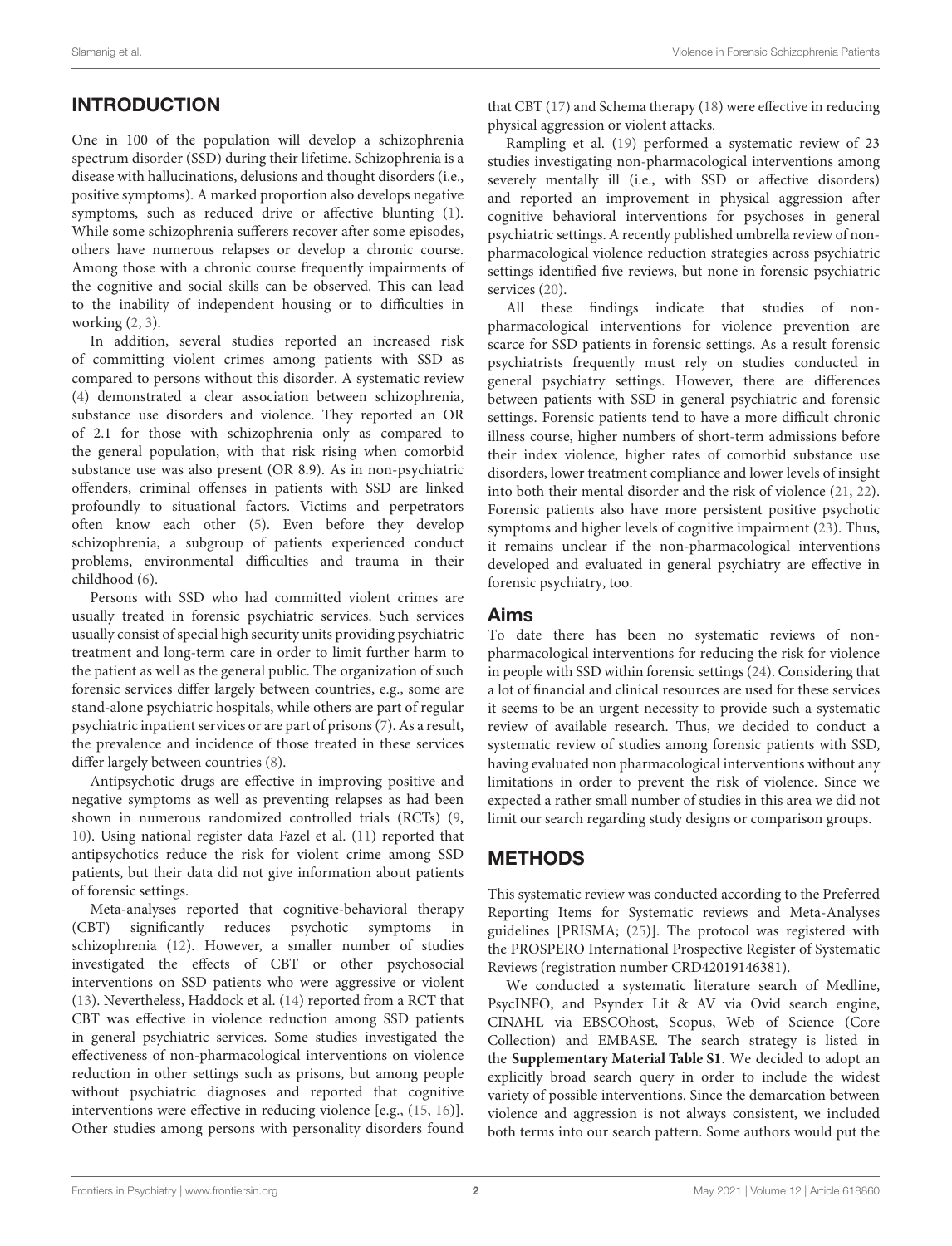

<span id="page-2-0"></span>term "violence" on the far end of the spectrum of aggressive behavior: i.e., representing actions with the purpose to inflict severe physical harm, as injury or death, on another person [\(26\)](#page-10-26).

The EMBASE search was performed on November 15th, 2019. All other searches were performed on November 12th, 2019. After duplicates were removed using search engine tools and the EndNote deduplication function, 6,003 articles remained (**[Figure 1](#page-2-0)**). Two out of three researchers (RS, AR, HW) then independently screened the abstracts according to our inclusion criteria:

- participants aged 18 years or older;
- participants suffering from SSD;
- non-pharmacological interventions;
- randomized and non-randomized controlled trials as well as observational studies performed in forensic psychiatric in- or outpatient settings;
- outcome measure: violent or aggressive behavior;
- published in peer reviewed journal;
- published in 1990 or later;
- Published in English.

Of the remaining 144 papers, one paper could not be sourced in either electronic or paper version. The 143 available texts underwent an in-depth analysis by two researchers (RS, AR) against the inclusion criteria and extracted suitable outcomes from relevant papers. Publications were excluded because:

- 2 texts were duplicates.
- 11 texts covered other topics (e.g., genetic risk factors for violence).
- 32 texts were not original research papers, for example reviews, meta-analyses, or abstracts.
- 27 articles either did not investigate non-pharmacological interventions or did not measure the effect of the intervention.
- 14 articles contained exclusively qualitative measures,
- 12 articles reported the findings of studies exclusively outside forensic settings.
- 21 articles had insufficient data on violence outcomes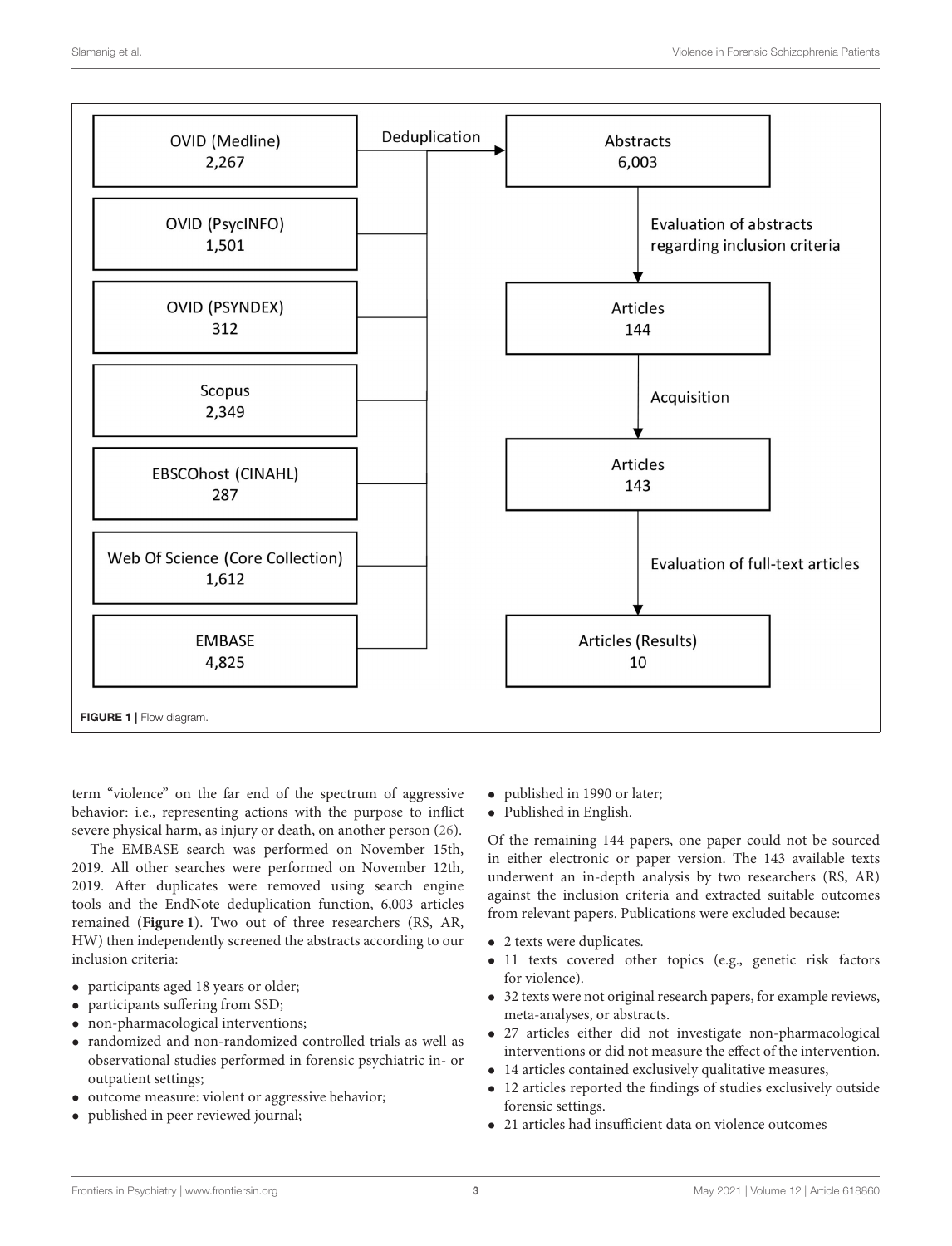- 12 articles covered either other diagnoses, excluded SSDs or did not discriminate across diagnostic groups at all
- 2 articles failed to meet the age criterion.

The raters agreed perfectly on the exclusions [Cohen's kappa  $= 1$  [\(27\)](#page-10-27)]. This left only 10 articles that qualified for the systematic evaluation. For each eligible article and intervention, the most direct violence measures were extracted and evaluated. A structured sheet was used for data extraction from each study (i.e., year of publication; country; inclusion criteria; setting; sample size; tested non-pharmacological treatments; study duration; main findings). Two researchers independently extracted the data, and any differences were resolved by consensus with other co-authors.

# Quality of Evidence

The quality of evidence was assessed using the GRADE method [\(28\)](#page-11-0). Outcomes were rated individually by two researchers and disagreements settled by consensus. The final rating included estimates of the

- risk of bias
- inconsistency
- indirectness
- imprecision
- and publication bias.

The overall quality of evidence for an outcome can be rated between very low and high, starting at high for RCTs and low for observational studies.

Due to heterogeneity in both outcome measures and design it was impossible to compare the results of the included studies from a statistical point of view. Where appropriate, standardized effect sizes (Cohen's d) were estimated.

# RESULTS

The final analysis yielded 10 studies that included a total of 1,551 subjects, of whom <1% were female. Five studies were performed in the United Kingdom, two in the USA, and one each in Germany, New Zealand and in the Netherlands (**[Table 1](#page-4-0)**).

The evaluated interventions broadly speaking broke down into neurocognitive training (one study), cognitive-behavioral therapy (three studies), and other non-pharmacological interventions (six studies). Five studies investigated the effects of group interventions, two of individual interventions and another two combinations of group and individual interventions. One study analyzed the influence of staff-patient-ratio. In line with the vast differences in these treatment approaches, there was also an enormous variation in both the duration of the intervention programs (between 5 days and 12 months) and the follow up observation periods (up to 56 months). Three were non-randomized controlled trials, three were pre-post studies without controls, and one was merely observational. Only two studies applied a RCT design. Seven studies used scales or questionnaires to assess violence or aggression, and three studies counted incidents of violence or of seclusions.

# Neurocognitive Training

Ahmed et al. [\(29\)](#page-11-1) performed an unblinded RCT to examine the effects of a cognitive remediation program over 20 weeks. Eligible patients who had been violent were randomized to either the intervention or an active control group (**[Table 2](#page-5-0)**). A sample of 42 patients (4 female) with a diagnosis of schizophrenia (N  $=$  27) or schizoaffective disorder ( $N = 15$ ) from both forensic and general adult settings received 50 h of computer-based cognitive remediation therapy. Results were compared with a control group, who followed a comparable program of 3 weekly computer game sessions. In the combined general psychiatric and forensic sample patients in the intervention group were less violent at follow up as measured by the Overt Aggression Scale [OAS [\(40\)](#page-11-2)] over the 20 week follow up period. Due to a small sample size, without a power analysis, the quality of evidence was considered moderate.

# Cognitive-Behavioral Treatment Programs

Cullen et al. [\(31\)](#page-11-3) performed an RCT to examine the impact of a Reasoning and Rehabilitation (R&R) program on the reduction of violence and antisocial behavior in a forensic psychiatric population. R&R is a highly structured manualized cognitivebehavioral intervention [\(41\)](#page-11-4). All participants who attended at least 30 sessions were included in this study. The sample included patients with schizophrenia, schizoaffective disorder, bipolar disorder or any other psychotic disorder. Participants were randomized to the intervention or a passive control group. The effectiveness of the intervention was measured by the number of violent or antisocial incidents during treatment and at 12 months. Of the 44 initial participants, more than half failed to complete 30-sessions (52.3%). There were no significant differences in violence incident rates between the two groups either at the end of the intervention (Incidence Rate Ratio = IRR: 0.52 [0.23– 1.15];  $p = 0.11$ , or at the 12-month follow-up (IRR: 0.86 [0.44– 1.66];  $p = 0.65$ ). The authors conducted a power analysis for estimating the necessary sample size. We considered this a high quality study.

Yip et al. [\(39\)](#page-11-5) enrolled 30 adult male inpatients in a highsecure hospital in a Reasoning and Rehabilitation program adapted for offenders with severe mental illness (R&R2 MHP). Around 80% of the participants completed the program. Allocation to the intervention group was determined by order of referral, and the sample was compared to a control group of 29 forensic male inpatients placed on a waiting list, undergoing treatment as usual. For the purpose of this review, violence outcome data were extracted from subscales of the Maudsley Violence Questionnaire [MVQ; [\(42\)](#page-11-6)], and the Novaco Anger Scale—Provocation Inventory: Reaction to Provocation/Personal Affect Questionnaire [NAS-PI [\(43\)](#page-11-7)]. While the NAS-PI showed no statistically significant differences, the "acceptance of violence" subscale from the MVQ produced a significant moderate reduction in violence (Cohen's  $d = 0.53$ ; p < 0.01). The study included an unspecified number of patients with a primary diagnosis of an affective disorder. The lack of randomization and blinding lead us to consider the study as having a very low quality.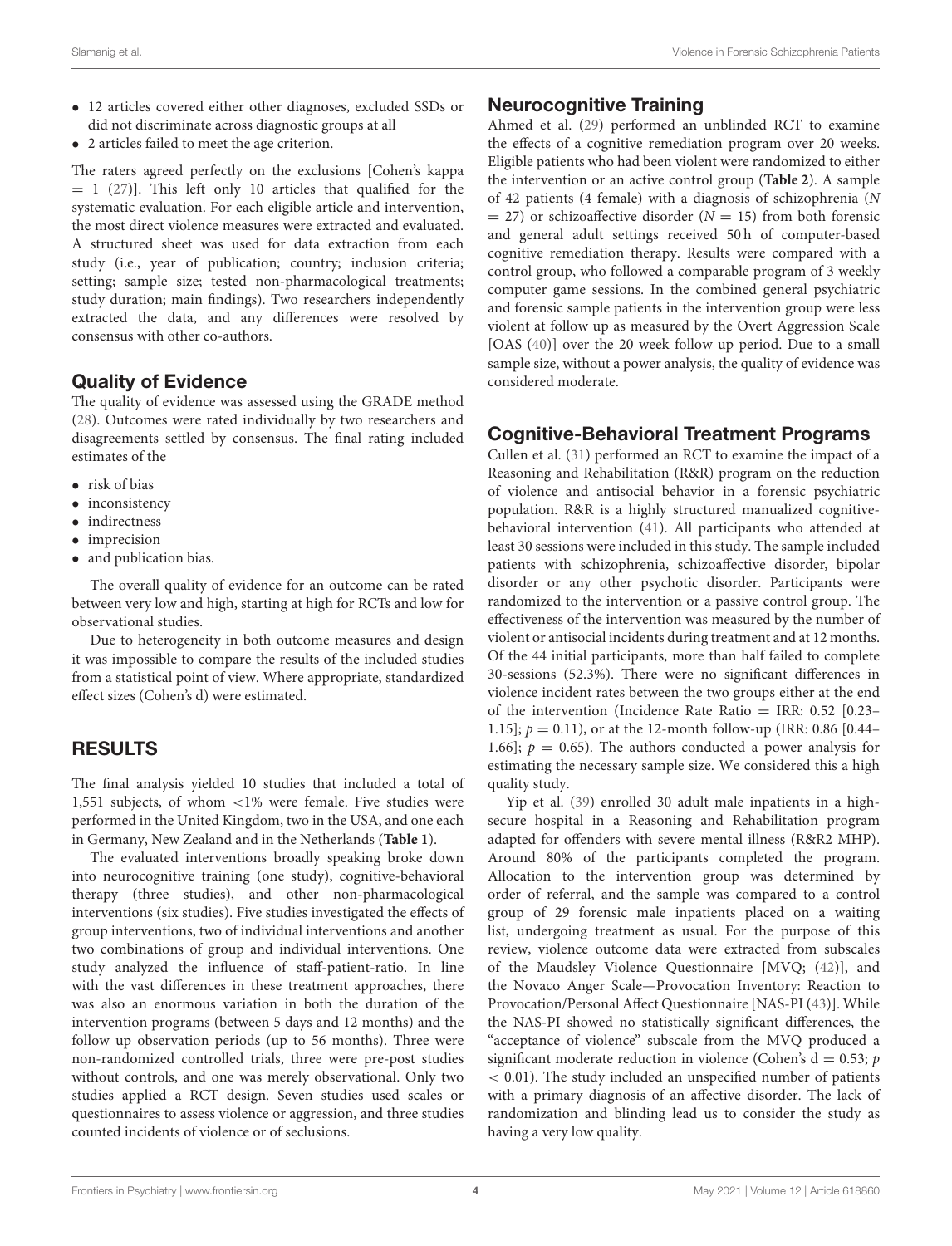<span id="page-4-0"></span>

| References           | Lang.     | Country                          | Setting                                                                               | Intervention                                                                                                                                                           | <b>Measure</b>                                                                                                                    | Design                             |
|----------------------|-----------|----------------------------------|---------------------------------------------------------------------------------------|------------------------------------------------------------------------------------------------------------------------------------------------------------------------|-----------------------------------------------------------------------------------------------------------------------------------|------------------------------------|
| Ahmed et al. (29)    | EN        | <b>USA</b>                       | Hospital with forensic and mental<br>health units                                     | Cognitive remediation group (+ med.<br>Treatment); three 60-min sessions (50 min<br>computerized cognitive activities $+10$ min<br>bridging group discussion) per week | OAS: physical aggression                                                                                                          | <b>RCT</b>                         |
| Carmel et al. (30)   | EN        | <b>USA</b>                       | Maximum security forensic hospital                                                    | Patients per physician/psychiatrist                                                                                                                                    | Number of incidents of patient aggression<br>(Atascadero Monthly Massed Special<br>Incident Data Base)                            | Observational study                |
| Cullen et al. (31)   | EN        | <b>UK</b>                        | Six medium secure forensic hospitals<br>in the United Kingdom                         | Reasoning and Rehabilitation (RandR) vs.<br>TAU; 36 sessions á 2h, 2-3/week<br>(completion at 30 sessions)                                                             | Violent incidents as any physically violent<br>behavior (Mac Arthur Community Violence<br>Instrument)                             | <b>RCT</b>                         |
| Daffern et al. (32)  | EN        | UK                               | Detained patients under UK Mental<br>Health Act                                       | Life Minus Violence-Enhanced (LMV-E); ><br>125 treatment sessions, total ~300 h;<br>group and individual setting                                                       | HCR-20; no. of acts of aggression (verbal,<br>physical aggression, deliberate property<br>damage)                                 | Non-randomized<br>controlled trial |
| Davies et al. (33)   | EN        | UK                               | Medium secure mental health forensic<br>service                                       | Positive Behavioral Support (PBS);<br>comprehensive plan for support of<br>individual needs and interests                                                              | Checklist of Challenging Behavior<br>(CBC) - aggression frequency and<br>aggression severity subscales                            | Non-randomized<br>controlled trial |
| Fluttert et al. (34) | EN        | Belgium, Nether-lands,<br>Norway | 16 wards of a maximum security<br>forensic hospital                                   | Early Recognition Method (ERM); weekly<br>assessment                                                                                                                   | Number of seclusions, severity of inpatient<br>incidents                                                                          | Pre-post study, no<br>controls     |
| Lohner et al. (35)   | DE        | Germany                          | Adult patients within the penal system<br>with acute need of psychiatric<br>treatment | Integrated medical, psychotherapeutical,<br>sociotherapeutical treatment program;<br>daily group therapy                                                               | Estimated risk of harm to others (by<br>treating psychiatrist)                                                                    | Non-randomized<br>controlled trial |
| Reiss et al. (36)    | EN        | <b>UK</b>                        | High security ('special') hospital.                                                   | Theater project (drama therapy $+$ CBT<br>concepts); 5 days: 2 plays, series of<br>workshops, final "challenge."                                                       | Custom 25-items, 5-point Likert-scale;<br>State-Trait Anger Expression Inventory<br>(STAXI AX/out dimension)                      | Pre-post study, no<br>controls     |
| Sistig et al. (37)   | <b>EN</b> | New Zealand                      | Forensic inpatient service                                                            | Mindful yoga; 8 weekly 60 min classes,<br>30 min guided homework, 2-page A4<br>poster                                                                                  | CORE-OM subscale "risk to self and<br>others."                                                                                    | Pre-post study, no<br>controls     |
| Yip et al. (39)      | EN        | UK                               | Detainment under the U.K. Mental<br><b>Health Act</b>                                 | Reasoning and Rehabilitation Mental<br>Health Programme (R&R2MHP) vs. TAU;<br>16 session, 1/week, 90 min; "completion":<br>80% attendance                              | Maudsley Violence Questionnaire<br>(MVQ)/acceptance-of-violence subscale,<br>Novaco Anger Scale-Provocation<br>Inventory (NAS-PI) | Non-randomized<br>controlled trial |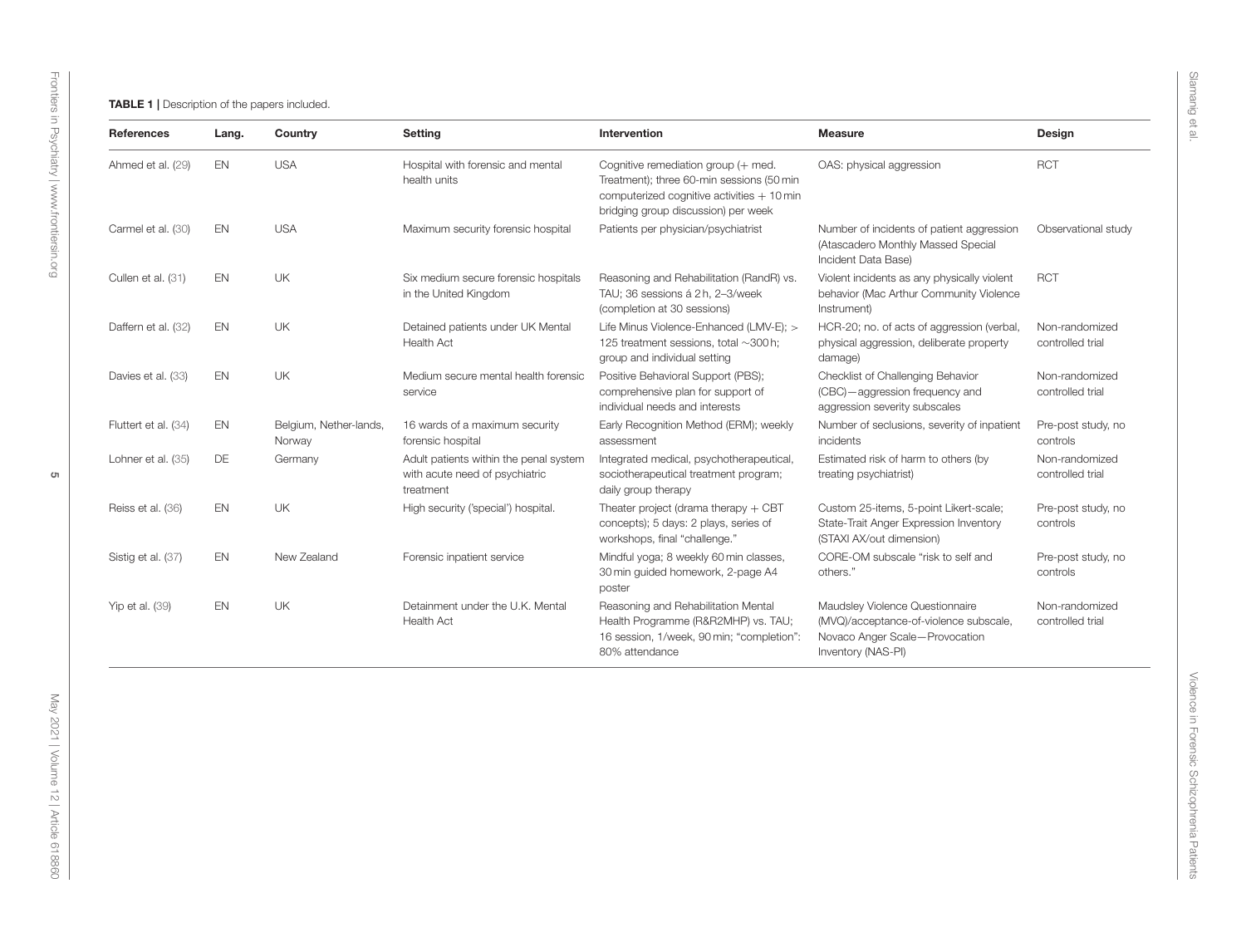| References           | Intervention                                                                                             | <b>Outcome</b>                                                                                                     | Control<br>condition (TAU)      | Intervention<br>condition      | Absolute effect                           | <b>Relative effect</b>                                                                       | <b>Effect size</b><br>(Cohen's d) | Persons in<br>control<br>group<br>(studies) | Persons in<br>intervention<br>group<br>(studies) | <b>Quality of</b><br>the evidence<br>(GRADE)                |
|----------------------|----------------------------------------------------------------------------------------------------------|--------------------------------------------------------------------------------------------------------------------|---------------------------------|--------------------------------|-------------------------------------------|----------------------------------------------------------------------------------------------|-----------------------------------|---------------------------------------------|--------------------------------------------------|-------------------------------------------------------------|
| Ahmed et al. (29)    | <b>Cognitive Remediation</b><br>Group (+ TAU) vs. TAU                                                    | OAS: physical<br>aggression score                                                                                  | Mean $= 0.61$ :<br>$SD = 1.08$  | Mean $= 0.17$ :<br>$SD = 0.49$ | $MD = 0.440$ :<br>$SE = 0.185$            |                                                                                              | 0.54                              | 36 (1 study)                                | 42 (1 study)                                     | $\oplus$ $\oplus$ $\odot$<br>Moderate <sup>a,b,c</sup>      |
| Carmel et al. (30)   | Number of present<br>physicians                                                                          | Number of incidents of<br>patient aggression                                                                       |                                 |                                |                                           | $r = 0.38$ (p/phys)                                                                          | 0.82                              |                                             | 973 (1 study)                                    | $\oplus$ $\odot$ $\odot$ $\odot$<br>Very Low <sup>g</sup>   |
|                      | Number of present<br>psychiatrists                                                                       | Number of incidents of<br>patient aggression                                                                       |                                 |                                |                                           | $r = 0.35$ (p/psy)                                                                           | 0.74                              |                                             | 973 (1 study)                                    | $\oplus$ 000<br>Very Low <sup>g</sup>                       |
| Cullen et al. (31)   | Reasoning and<br>Rehabilitation (R&R) vs.<br><b>TAU</b>                                                  | Violent incidents as any<br>physically violent<br>behavior (Mac Arthur<br><b>Community Violence</b><br>Instrument) |                                 |                                |                                           | IRR: 0.52 [0.23,<br>1.15] (end of<br>treatment); 0.86<br>$[0.44, 1.66]$ (12<br>mo follow-up) |                                   | 40 (1 study)                                | 44 (1 study)                                     | $\oplus \oplus \oplus \oplus$<br>High <sup>b,h</sup>        |
| Daffern et al. (32)  | <b>Effect of Life Minus</b><br>Violence-Enhanced<br>(LMV-E) program on<br>estimated risk for<br>violence | <b>HCR-20</b>                                                                                                      | Mean $= 17.5$ ;<br>$SD = 3.86$  | Mean = $25.28$ ;<br>$SD = 5.8$ | $MD = -8.13$ ;<br>$SE = 1.463$            |                                                                                              | $-1.575$                          | 42 (1 study)                                | 33 (1 study)                                     | $\oplus$ $\odot$ $\odot$ $\odot$<br>Very Lowa, d,e,i        |
| Davies et al. (33)   | Positive Behavioral<br>Support (PBS)                                                                     | "Aggression frequency"<br>CBC (adapted)<br>subscale                                                                | Mean $= 7.94$<br>$(range 0-40)$ | Mean $= 2.35$<br>$(range 0-9)$ | $MD = 5.2$ ;<br>$SE = n/a$                |                                                                                              |                                   | 17 (1 study)                                | 17 (1 study)                                     | $\oplus$ $\odot$ $\odot$ $\odot$<br>Very<br>$Low^{a,d,e,g}$ |
|                      | Positive Behavioral<br>Support (PBS)                                                                     | "Aggression severity"<br>CBC (adapted)<br>subscale                                                                 | Mean $= 3.24$<br>$(range 0-17)$ | $Mean = 0.88$<br>$(range 0-5)$ | $MD = 2.36$<br>$SE = n/a$                 |                                                                                              |                                   | 17 (1 study)                                | 17 (1 study)                                     | $\oplus$ 000<br>Very<br>Low <sup>a,d,e,g</sup>              |
| Fluttert et al. (34) | Early Recognition<br>Method for psychosis                                                                | Number of seclusions/<br>patient/month                                                                             | Mean $= 0.09$ ;<br>$SD = n/a$   | Mean $= 0.04$ ;<br>$SD = n/a$  | $MD = 0.05$<br>(frequency);<br>$SE = n/a$ |                                                                                              | 0.43                              |                                             | 86 (1 study)                                     | $\oplus$ $\odot$ $\odot$ $\odot$<br>Very Lowa,e             |
|                      | Early Recognition<br>Method for psychosis                                                                | Severity of incidents.<br>SOAS-R $\times$<br>seclusions/patient/month                                              | Mean $= 0.8$ ;<br>$SD = n/a$    | Mean $= 0.41$ ;<br>$SD = n/a$  | $MD = 0.35$<br>(severity);<br>$SE = n/a$  |                                                                                              | 0.39                              |                                             | 86 (1 study)                                     | $\oplus$ 000<br>Very Lowa,e                                 |
| Lohner et al. (35)   | Integrated medical,<br>psychotherapeutic,<br>sociotherapeutic<br>treatment program                       | Estimated risk of harm<br>to others (by treating<br>psychiatrist)                                                  |                                 |                                |                                           | $RR = 1.13$                                                                                  |                                   | n/a                                         | 124 (1 study)                                    | $\oplus$ $\odot$ $\odot$<br>Very Lowa, b,i                  |
| Reiss et al. (36)    | Therapeutic theater<br>project                                                                           | Customized<br>questionnaire, scale<br>"how angry"                                                                  | Mean $= 35.2$ ;<br>$SD = 14.3$  | Mean $= 22$ ;<br>$SD = 12.2$   | $MD = 13.2$ ;<br>$SE = 5.426$             |                                                                                              | 0.99                              |                                             | 12 (1 study)                                     | $\oplus$ 000<br>Very Lowa, d, e,j                           |
|                      |                                                                                                          |                                                                                                                    |                                 |                                |                                           |                                                                                              |                                   |                                             |                                                  | (Continued)                                                 |

<span id="page-5-0"></span> $\circ$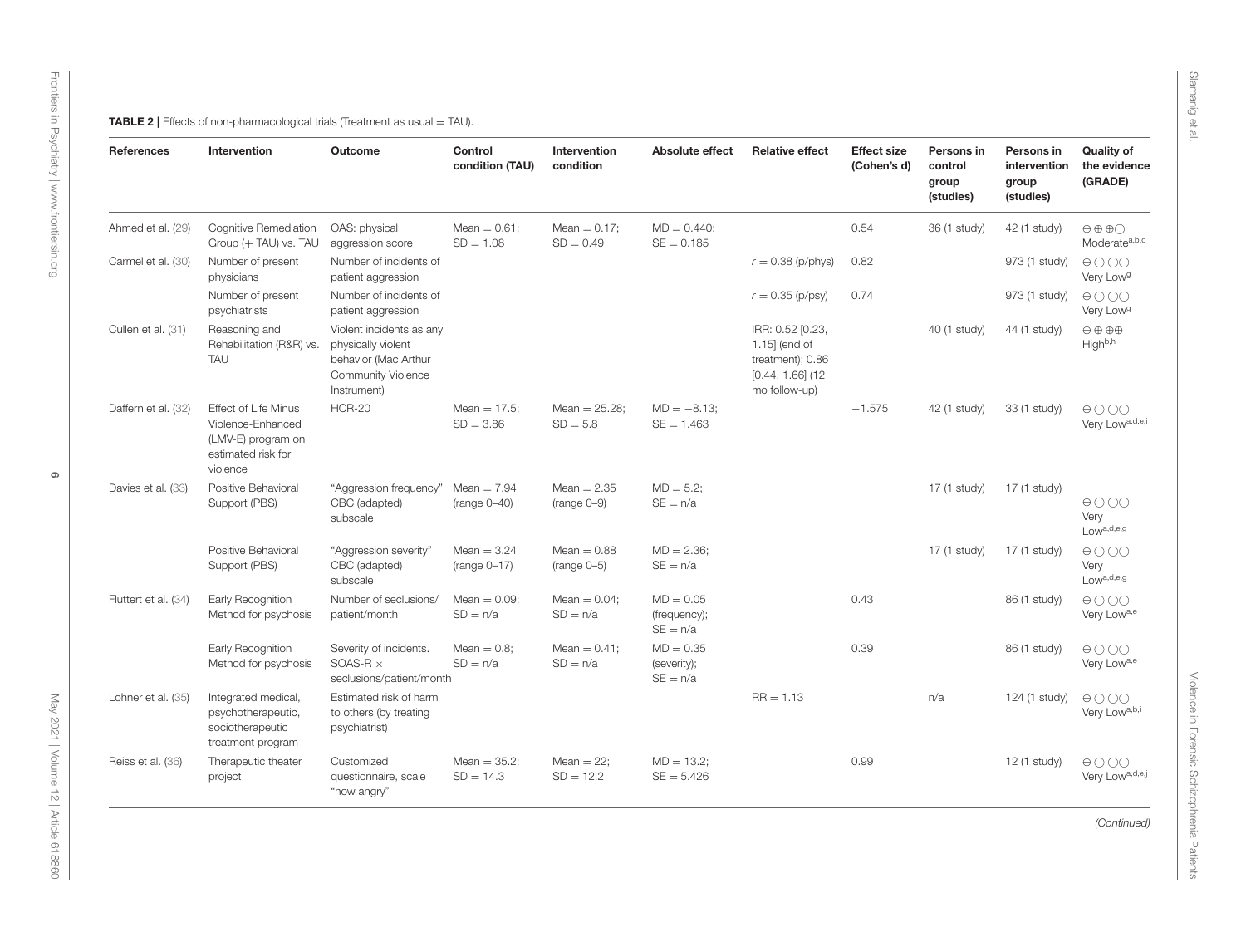$\overline{\phantom{0}}$ 

| References                                                                                             | Intervention                                                                                                                                                                                                                                                                                                                                                                                                                                                                                         | Outcome                                                                       | Control<br>condition (TAU)      | Intervention<br>condition       | Absolute effect                                  | <b>Relative effect</b> | <b>Effect size</b><br>(Cohen's d) | Persons in<br>control<br>group<br>(studies) | Persons in<br>intervention<br>group<br>(studies) | <b>Quality of</b><br>the evidence<br>(GRADE)            |
|--------------------------------------------------------------------------------------------------------|------------------------------------------------------------------------------------------------------------------------------------------------------------------------------------------------------------------------------------------------------------------------------------------------------------------------------------------------------------------------------------------------------------------------------------------------------------------------------------------------------|-------------------------------------------------------------------------------|---------------------------------|---------------------------------|--------------------------------------------------|------------------------|-----------------------------------|---------------------------------------------|--------------------------------------------------|---------------------------------------------------------|
|                                                                                                        | Therapeutic theater<br>project                                                                                                                                                                                                                                                                                                                                                                                                                                                                       | Customized<br>questionnaire, scale<br>"how react"                             | Mean $= 16.3$ ;<br>$SD = 12.4$  | Mean $= 5.2$ ;<br>$SD = 6.2$    | $MD = 11.1$ ;<br>$SE = 4.002$                    |                        | 1.132                             |                                             | 12 (1 study)                                     | $\oplus$ O OO<br>Very Lowa, d,e,j                       |
|                                                                                                        | Therapeutic theater<br>project                                                                                                                                                                                                                                                                                                                                                                                                                                                                       | STAXI, AX/out                                                                 | Mean $= 16$ .;<br>$SD = 2.1$    | $mean = 14$ ;<br>$SD = 3.6$     | $MD = 2$ ;<br>$SE = 1.203$                       |                        | 0.679                             |                                             | 12 (1 study)                                     | $\oplus \bigcirc \bigcirc \bigcirc$<br>Very Lowa, d,e,j |
| Sistig et al. (37)                                                                                     | Mindful Yoga                                                                                                                                                                                                                                                                                                                                                                                                                                                                                         | "Risk to self and<br>others" CORE-OM<br>subscale                              | Mean $= 1.85$ ;<br>$SD = 3.65$  | Mean $= 13.5$ ;<br>$SD = 2.64$  | $MD = 0.5$ ;<br>$SE = 0.852$                     |                        | 0.163                             |                                             | 26 (1 study)                                     | $\oplus$ OO<br>Very Low<br>a,d,e,k                      |
| Yip et al. (39)                                                                                        | Reasoning and<br>Rehabilitation Mental<br>Health Programme<br>(R&R2MHP) vs. TAU                                                                                                                                                                                                                                                                                                                                                                                                                      | Maudsley Violence<br>Questionnaire<br>(MVQ)/acceptance of<br>violence         | Mean $= 8.48$ ;<br>$SD = 3.97$  | Mean $= 6.60$ ;<br>$SD = 3.12$  | MVQ/acceptance:<br>$MD = 2.450;$<br>$SE = 0.965$ |                        | 0.53                              | 29 (1 study)                                | 30 (1 study)                                     | $\oplus$ OO<br>Very Low <sup>a,d,e,f</sup>              |
|                                                                                                        | Reasoning and<br>Rehabilitation Mental<br>Health Programme<br>(R&R2MHP) vs. TAU                                                                                                                                                                                                                                                                                                                                                                                                                      | Novaco Anger<br>Scale-Provocation<br>Inventory<br>(NAS-PI)/Behavior<br>domain | Mean = $26.14$ ;<br>$SD = 7.30$ | Mean = $25.20$ ;<br>$SD = 5.91$ | $NAS-PI: MD =$<br>0.130;<br>$SE = 5.109$         |                        | 0.14                              | 29 (1 study)                                | 30 (1 study)                                     | $\oplus$ OO<br>Very Lowa, d,e,f                         |
| <sup>e</sup> No or insufficient blinding.<br><sup>i</sup> Outcome data incomplete.                     | <sup>b</sup> Limited allocation concealment and blinding, probably no limitation to validity.<br><sup>c</sup> Mixed general and forensic sample, but statistically checked for comparability.<br><sup>d</sup> No or insufficient allocation concealment.<br><sup>f</sup> Unknown number of participants with inadequate diagnosis.<br><sup>g</sup> No exact information about patient diagnoses (but "majority schizophrenia").<br><sup>h</sup> Single study, small sample size, but power analysis. |                                                                               |                                 |                                 |                                                  |                        |                                   |                                             |                                                  |                                                         |
| <sup>j</sup> Majority with inadequate diagnosis.<br><sup>k</sup> Around 25% with inadequate diagnosis. |                                                                                                                                                                                                                                                                                                                                                                                                                                                                                                      |                                                                               |                                 |                                 |                                                  |                        |                                   |                                             |                                                  |                                                         |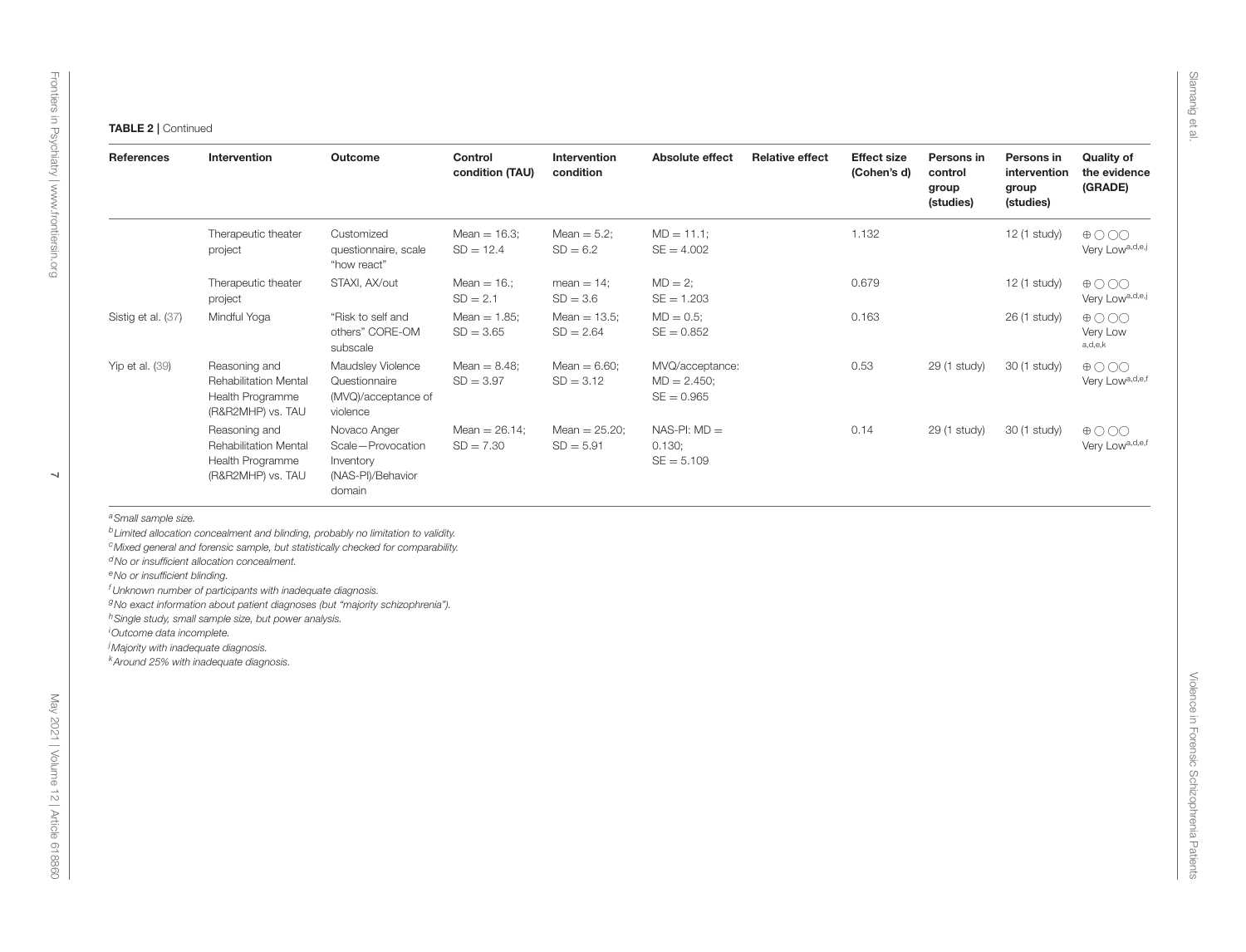A recent study involving a sample of forensic patients with a history of violence and diagnoses of paranoid schizophrenia ( $n =$ 19) and paranoid schizophrenia as well as antisocial personality disorder ( $n = 14$ ), tested the effect of the Life Minus Violence-Enhanced (LMV-E) program on violence and aggressive behavior [\(32\)](#page-11-18). The study was conducted in a high security mental health hospital in the UK. A control group of potentially eligible candidates who did not participate in the program was included. The violence outcome was the HCR-20 total score at the end of the intervention. Although violence risk reduced in both groups, surprisingly the control group showed a significantly greater reduction in violence risk ( $p < 0.001$ ). Due to the lack of randomization and blinding, as well as a small sample size, we rated this as a study of very low quality.

# Other Interventions

Lohner et al. [\(35\)](#page-11-19) analyzed the impact of an integrated treatment program in a forensic hospital in Germany, which consisted of pharmacological treatment with behavioral and educational elements. Structured educational groups focused on coping strategies and cooperation. Other elements involved occupational therapy, art therapy, sports therapy, cognitive training, and psychodynamic therapy. One hundred and twenty four male inpatients in one of the treatment program wards were compared to patients in other forensic psychiatric wards at the same hospital. Patients ward allocation was determined by bed availability. All patients had a primary ICD-10 F2 diagnosis. There was no significant difference for the staff estimated risk of causing harm to others at hospital discharge ( $p > 0.05$ ). This paper provided no information on the method of staff risk assessment. Together with the limits concerning randomization (allocation to each ward potentially influenced by medical indication and individual capacity), the quality of evidence has to be considered very low.

Using a pre-post-design Fluttert et al. [\(34\)](#page-11-20) evaluated the effect of an Early Recognition Method (ERM) in 16 wards of a maximum security forensic hospital in the Netherlands. ERM aims to improve patients ability to perceive and communicate the need for preventive actions. ERM was integrated into preexisting scheduled interactions between patients and staff, and required ∼30 min per week. One hundred and sixty eight male patients of whom 90 had a schizophrenia diagnosis were included. The number of incidents before and after treatment was compared. The number of seclusions and the severity of violent incidents significantly decreased ( $p < 0.05$ ) after the implementation of the ERM, in both the wider sample and the schizophrenia subsample. Due to the lack of a control group, lack of randomization and blinding, this study is considered to have a very low quality.

Davies et al. [\(33\)](#page-11-21) investigated the impact of Positive Behavioral Support (PBS) plans in UK medium secure forensic hospitals. After a functional assessment of each participant's violent behavior, measures were planned cooperatively between patients and ward staff to address violence triggering or supporting factors. Twenty two patients with a PBS-plan (18% female, 59% with a SSD diagnosis) were compared to 17 patients on a waiting list for the same treatment. Group allocation was clinical decision. Violence outcome was assessed using the Checklist of Challenging Behavior [CBC [\(44\)](#page-11-22)]. Compared to the control group, the frequency of violence and the management difficulty at 12 months-follow up was significantly ( $p < 0.05$ ) lower in the PBS group. Methodological limitations such as the lack of randomization and rater blinding indicated that the quality of evidence was very low.

Carmel et al. [\(30\)](#page-11-23) looked at the relationship between the number of medical staff and violent incidents in a maximumsecurity forensic hospital in California, USA. In that 973-bed institution, over a 56-month period, all 13,209 special incident reports including 7,389 incidents of patient aggression/violence were identified, as was the number of medical staff present at the hopital at the time for these incidents. The number of incidents with physical aggression was negatively correlated with both the number of patients per general physician ( $r = 0.38$ ;  $p < 0.005$ ) and the number of patients per psychiatrist ( $r =$ 0.35;  $p < 0.01$ ). Non-violent episodes of dangerous behavior were also related to the number of patients per psychiatrist. This observational study offered no information about the diagnoses in the sample other than that the "majority" had SSD. On that basis we assessed the study as having a very low quality.

Reiss et al. [\(36\)](#page-11-24) evaluated the effects of a therapeutic theater project on anger in forensic psychiatric patients. This study was included because anger strongly predicts an aggressive predisposition [\(45\)](#page-11-25). A total of 12 male patients (5 with a SSD) at the young persons' unit (age 18–30 years) at a high security hospital in the United Kingdom, took part in a 5-day theater project, following drama therapy and CBT principles. Two plays were staged after a series of workshops. Selfreport of aggressiveness was assessed at baseline, after the 5 day project, and at 3 months follow-up, using a custom 25 item anger inventory, and the State-Trait Anger Expression Inventory [STAXI [\(46\)](#page-11-26)]. The subscales "how angry" (affective response) and "how react" (behavioral response), and the "angerout" (anger expressed toward other people) subscale of the 25 item anger inventory showed significant improvements both after the intervention and at later follow-up, while the STAXI showed no statistically significant differences at either time point. Due to the lack of blinding and randomization and the small sample size, the quality of evidence was rated as very low.

Sistig et al. [\(37\)](#page-11-27) evaluated the impact of a specially adapted yoga program on stress and anxiety in patients in a forensic psychiatric institution in New Zealand. The "mindful yoga" program consisted of 8 weekly classes of 60 min, 30 min of guided homework, and a 2-page A4 poster. Of the 32 initial participants, 7 of whom were female and 77% had a diagnosis of SSD, 26 completed the program. The sub-score "risk to self and others" of the Clinical Outcomes in Routine Evaluation— Outcome Measure (CORE-OM) indicating the staff perception of the patients' risk of violent behavior showed no statistically significant effect. The study had no control group, was unblinded and gave no information about the allocation procedure so the quality of evidence is very low.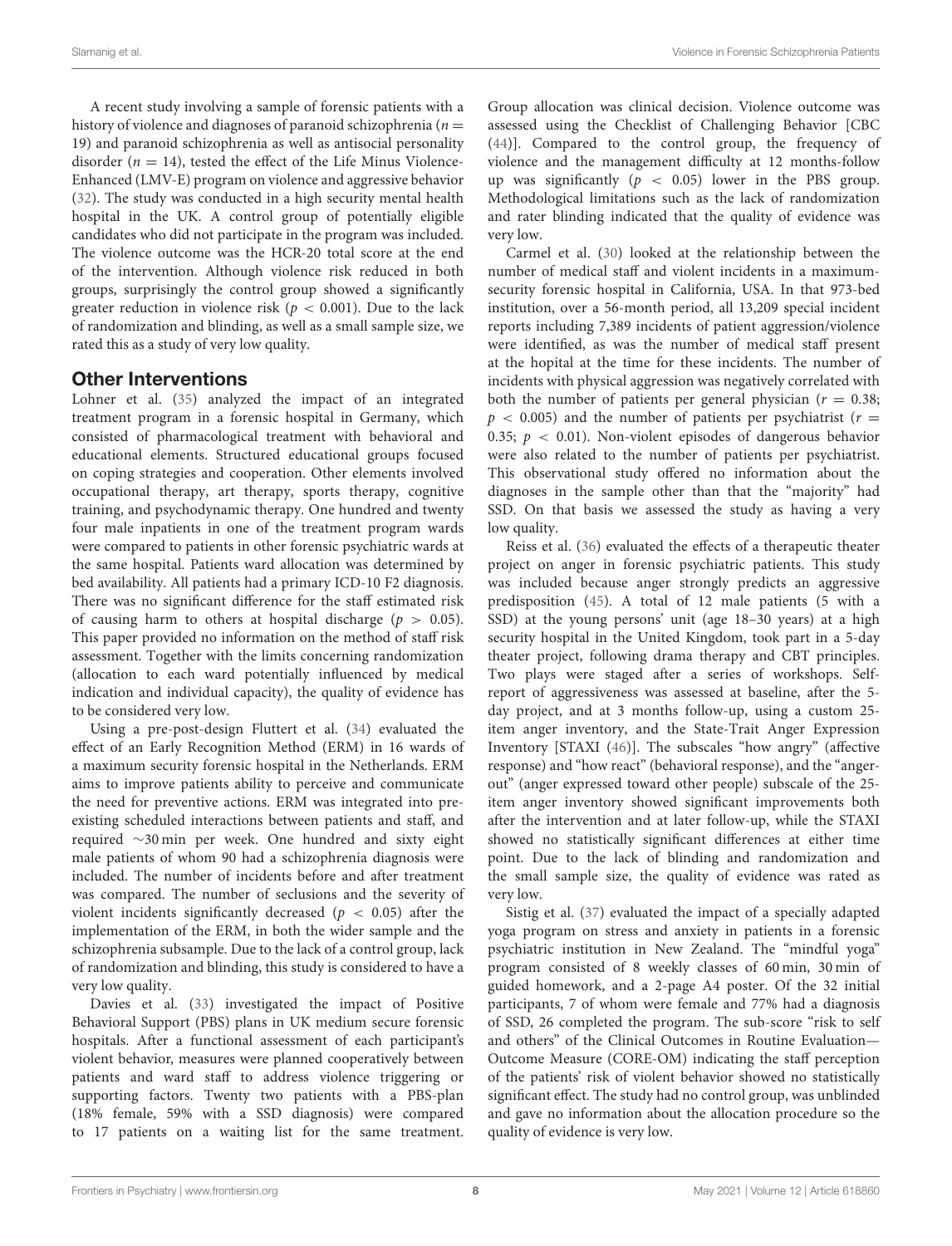# **DISCUSSION**

This is the first systematic review reporting the effects of nonpharmacological interventions on the risk of violent behavior among SSD patients in forensic psychiatry. Overall, despite a very comprehensive search strategy we found only 10 studies on this topic. This matches with the recently published paper by Howner et al. [\(38\)](#page-11-28) who reported that they independent of type of mental diagnosis treated in forensic psychiatry found no systematic review with a low risk of bias, and only four systematic reviews having a moderate risk of bias. Most of the original studies included into these four systematic reviews had a high risk of bias prohibiting quantitative meta-analyses. None of these systematic reviews had a focus on SSD. This indicates a huge lack of research in this area.

# Study Design and Analyses

The studies used a wide range of research designs from RCTs, non-randomized controlled trials, pre-post comparisons without controls and observational studies. Studies without controls can definitely not be used to establish whether the interventions yielded any beneficial effects. Even studies using a control group can be biased, if the control group differs in key characteristics from the intervention group. For example, Daffern et al. [\(32\)](#page-11-18) reported better results in the control group than the intervention group without establishing if there were any differences between the two groups. That raises the possibility that confounding variables might explain the results. Of course, the results could be influenced by other interventions such as psychotropic treatment, staff-patient ratio, severity of psychiatric symptoms or illness history. Psychotropic medicines remain the key intervention in the treatment of most patients with SSDs, pharmacological regimes will often differ between clinical teams, wards and institutions. RCTs provide the best approach to minimize the problem of confounding. However, in real life it is often impossible to use RCTs in forensic clinical settings due to various practical reasons. If randomization is not feasible, researchers should at least report relevant baseline data from study groups, which might influence the effect of treatment and attempt to match groups as closely as possible on such factors [\(47\)](#page-11-29). We note that for very novel and innovative interventions small scale studies may yield important information of a therapeutic effect, that will then help to justify plans for more sophisticated and costly studies [\(48\)](#page-11-30).

Both studies that applied an RCT design [\(29,](#page-11-1) [31\)](#page-11-3) used an intention-to-treat approach for their analyses. This approach takes into account all subjects included in the study, even those who dropped out. That, while telling us something about the tolerability of the intervention, is at risk of leading to an underestimation of the effectiveness of the intervention. In contrast, analyzing only those who completed the study might be biased by including only the most motivated or responsive patients. Papalia et al. [\(47\)](#page-11-29) suggested that future studies should report on both the results of the intention-to-treat as well as completers samples.

The sample size of most of the studies that we identified was small. That finding might partly explain the large number of non-significant findings among these studies. In most papers the authors did not report a pre-study power analysis. Thus, they could not plan their studies based on this kind of information, which, in turn, makes it difficult for readers to decide how to interpret negative results. Although we focused on SSDs, frequently subjects with other diagnoses were included in these studies. The data were often not reported separately for patients with SSD and other diagnoses. Furthermore, most studies did not use standardized diagnostic instruments, such as the SCID, to confirm diagnoses or illness severity scales.

# Assessments

Outcome measures used to quantify the level or risk of violence varied considerably between the studies. While some authors [\(29\)](#page-11-1) used standardized and validated scales such as the Overt Aggression Scale [\(40\)](#page-11-2), others simply counted the number of seclusions or aggressive incidents recorded in the patients' hospital files [\(30,](#page-11-23) [34\)](#page-11-20). The nature of what constituted aggression and violence also varied. This is particularly true for lower level violent incidents. In some studies the definition of aggression and violence may have been influenced by legal or clinical considerations thus hindering comparability between studies. Similarly, national definitions, legal and clinical rules and considerations may influence how often seclusions are used rather than any study intervention. There are a range of validated instruments to record and quantify violence for clinical and research purposes in mental health settings [\(49\)](#page-11-31). Where violence is recorded and how that data is accessed is also important. Using multiple sources of information, such as selfreport, clinical assessments and patient files will yield the most comprehensive information.

It is also clear, with regard to study outcome, that the duration of the follow-up varied considerably. We assumed that the effect of any non-pharmacological intervention will persist at least for some weeks [\(29\)](#page-11-1) and possibly for longer [\(31\)](#page-11-3). Of course, longer follow up periods allow more time for violent incidents to occur, though these will be matched between study groups. However, given that the aim of forensic services in general is to produce long term violence risk reduction and allow discharge to less restrictive settings, better designed studies with longer term follow up is needed.

# Findings of This Review

The range of interventions studied was very broad from training in the early recognition of symptoms, cognitive remediation therapy to therapeutic theater and yoga. CBT was the most frequently investigated type of intervention [\(31,](#page-11-3) [32,](#page-11-18) [39\)](#page-11-5). This matches with the finding of Rampling et al. [\(19\)](#page-10-18) who reported that several studies exist which reported positive effects of CBT in reducing physical aggression among severely mentally ill including SSD patients in general psychiatry. Similar to our review Darmedru et al. [\(50\)](#page-11-32) reported that in general psychiatry cognitive remediation was effective in the reduction of aggressive behaviors and physical assaults in schizophrenia.

The studies included group programs [e.g., [\(29\)](#page-11-1)], individual interventions [e.g., [\(34\)](#page-11-20)] and combinations of group and individual interventions [e.g., [\(32\)](#page-11-18)]. Papalia et al. [\(47\)](#page-11-29) reported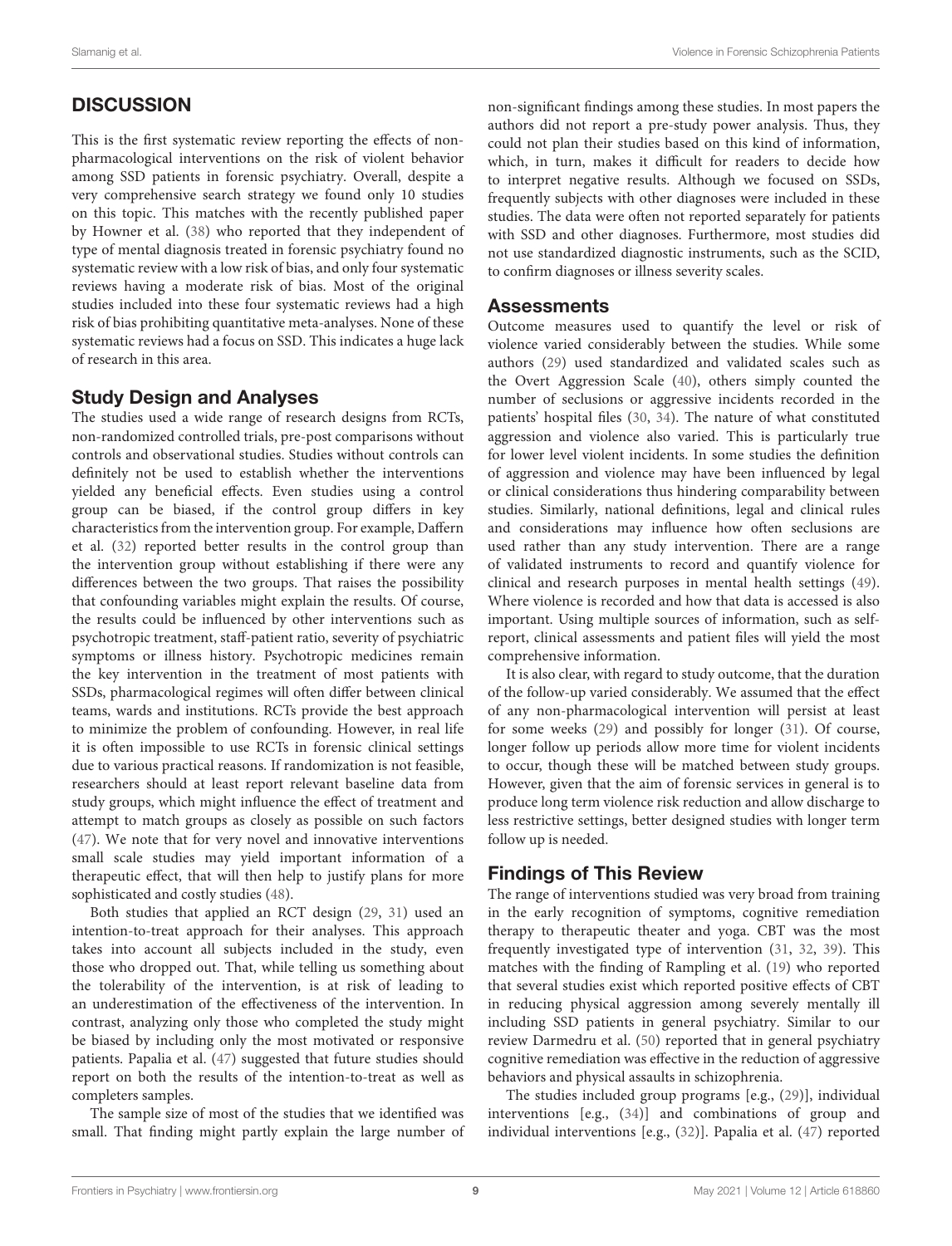from their review of psychological treatments that group-based interventions were associated with greater reductions in violent recidivism relative to treatments that used individual delivery only. Due to the heterogeneity of study designs and interventions in our review, we cannot verify if this holds true for patients with SSD.

Interventions ranged widely in their demands and duration. Some consisted of at least 125 treatment sessions [\(32\)](#page-11-18) while others had only 8 sessions [\(37\)](#page-11-27). This wide span place hugely different demands on clinical budgets and staffing levels and training. These considerations will influence what interventions might be implemented in clinical settings, balanced against the evidence of clinical effectiveness.

There was an interesting finding in the observed changes in violent incidents linked to the ratio between medical staff and forensic patients. Violence was less when there were more psychiatric or general medical personnel. This relationship might seem obvious, though the underlying mechanisms are unclear. More medical staff members could lead to more time per patient for treatment planning, evaluation and risk assessment, therefore potentially improving outcomes. On the other hand, it is plausible that the mere presence of staff produces a sense of security and therefore has a preventive effect on aggressive and violent behavior. However, staff numbers can also be having effects by implementing interventions such as the "Early Recognition Method" or preventive strategies like "Positive Behavioral Support"-plans. Reliable violence risk assessment and management takes time and effort, safe staffing levels need to be available.

# Limitations

Despite the fact that we used a very comprehensive search strategy we found only a very small number of studies that attempted to provide evidence for the impact of nonpharmacological treatments to patients with SSDs aiming to reduce violence in forensic psychiatry settings. This is striking given the number of patients that could directly benefit but also the wider implications for society. It is also striking given that many forensic services invest so heavily in such therapies without a clear evidence base. Despite applying a very comprehensive search strategy, for practical reasons we excluded some specific forms of aggression such as child abuse, school violence or terrorism. We cannot rule out that we might have overlooked a small number of papers. We limited our search strategy to articles published since 1990 because the forensic psychiatry field has changed so radically over the intervening three decades. Of course, this lack of data could be considered a limitation of this review, but we think that it is of itself a very relevant finding. Forensic psychiatry services invest huge amounts of time and resources in non-pharmacological therapies, yet there is a very poor evidence base to support that expenditure. Furthermore, in some jurisdictions, patients remain detained in forensic hospitals until they engage in such violence reduction treatment and until the treatment is completed. This could be considered unethical if the treatment cannot be shown to offer benefit to the patient or other people.

The second main finding was that although we included only articles published in peer-reviewed journals hoping to yield studies with an adequate level of methodological rigor, the results were very disappointing. In general, even in the published literature the quality of evidence was poor to very poor. There is therefore a pressing and urgent need to conduct methodologically robust studies to test what works, expand what does, and stop what does not.

Since we did not search for book chapters, congress abstracts or unpublished studies, we might have overlooked some studies. Nevertheless, we expect that the large majority of sophisticated studies would have been published in peer-reviewed journals. We did not search for studies published in other languages than English. Thus, we cannot exclude that we have missed a small number of studies.

# **CONCLUSIONS**

Because of the methodological limitations of the studies in our review, it is not possible to draw any firm conclusions about the effectiveness of non-pharmacological interventions to reduce the risk of violence in patients with SSD in forensic settings. Two papers [\(29,](#page-11-1) [31\)](#page-11-3) reported of RCTs showing that more ambitious study designs can be realized even in forensic settings with SSD patients. The methodological limitations of those two projects (e.g., mixed samples, diagnostic heterogeneity) could be resolved in future studies. Other review papers reporting on other studies in forensic and correctional settings confirm this conclusion [\(47,](#page-11-29) [48\)](#page-11-30).

What should be done in everyday work with SSD patients in forensic services until we have more sophisticated studies? At the moment, we must rely on findings from clinical psychiatry showing that some psychological interventions are effective to reduce violence among patients with SSD [\(50\)](#page-11-32). Findings from reviews showed that some psychological interventions, mainly cognitive-behavioral, are effective for reducing violence. Other studies among offenders without psychiatric diagnoses support this idea [\(47,](#page-11-29) [51\)](#page-11-33). Of course, there are important differences between SSD patients in general psychiatry and in forensic settings, but at the moment forensic psychiatrists must rely to a large extent on research conducted in general psychiatry settings.

This systematic review clearly shows that high quality research in this area is urgently needed. It is important that future studies plan sample sizes that are sufficiently powered to confidently address the research questions. In addition, studies should use standardized diagnostic procedures for SSD, use clear definitions of violence which can easily be compared with other studies and are clinically relevant (e.g., number of violent attacks against hospital staff or other people, criminal violence or incarceration). The use of standardized and validated assessment instruments can improve the description of forensic samples. The consequences of lacking research in this area is currently that people are detained against their wishes in forensic hospitals, and often treated against their wishes using interventions which frequently lack high-quality evidence regarding their effectiveness. This raises serious ethical concerns.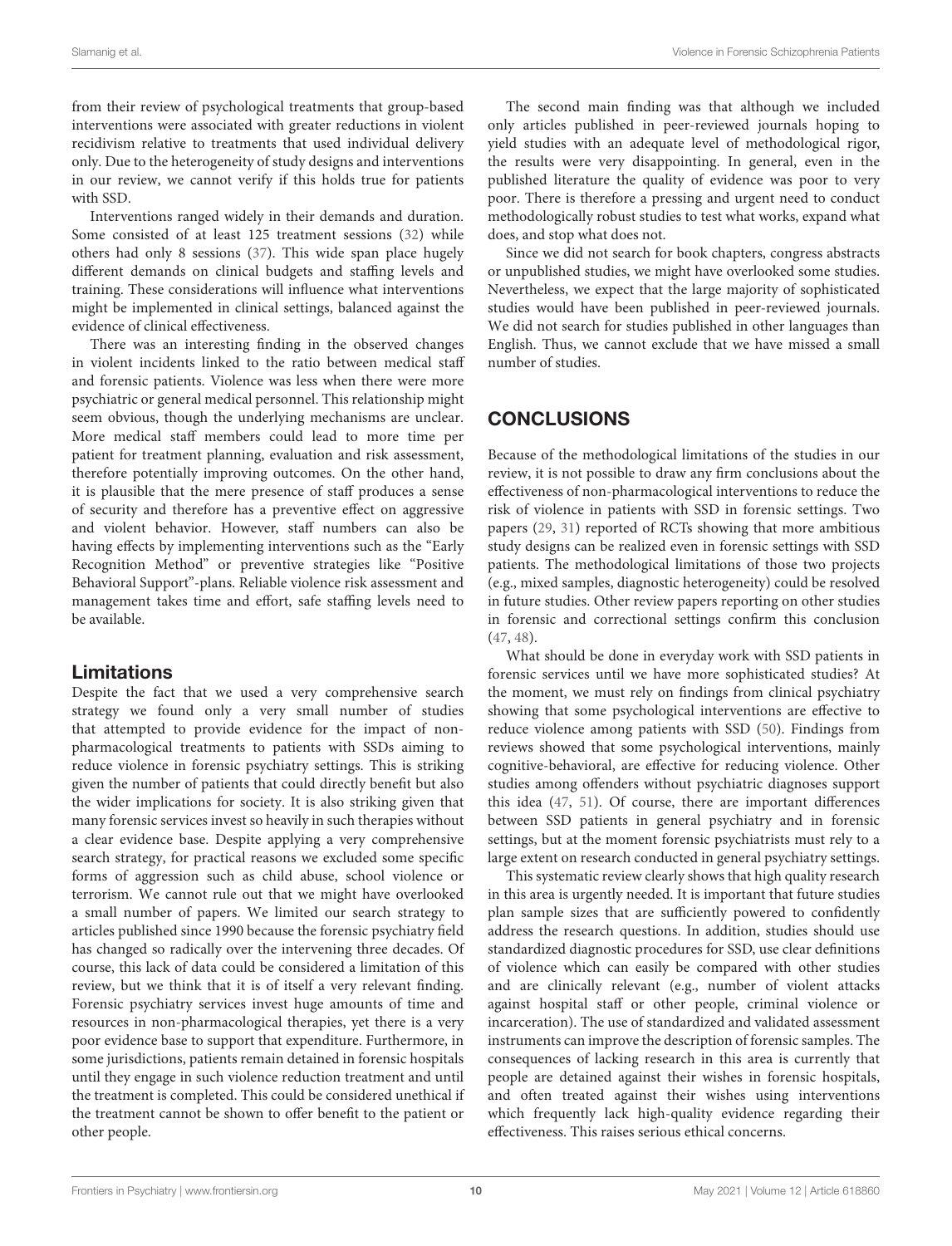# DATA AVAILABILITY STATEMENT

The original contributions presented in the study are included in the article/**[Supplementary Material](#page-10-25)**, further inquiries can be directed to the corresponding author/s.

# AUTHOR CONTRIBUTIONS

AR and RS planned the literature search, selected the abstracts, extracted data from original papers, and wrote the original draft. HW selected the abstracts and reviewed the manuscript. GdG and GC planned the literature search, submitted the grant, and reviewed the manuscript. CC and IM commented the methods and reviewed the manuscript. HF and JH prepared the grant and reviewed the manuscript. HS and MP made suggestions for

# **REFERENCES**

- <span id="page-10-0"></span>1. World Health Organization. The ICD-10 Classification of Mental and Behavioural Disorders: Diagnostic Criteria for Research. Geneva: WHO (1993).
- <span id="page-10-1"></span>2. Rössler W, Kawohl W, Nordt C, Haker H, Rüsch N, Hengartner MP. 'Placement budgets' for supported employment: impact on employment rates in a multicentre randomised controlled trial. Brit J Psychiatry. (2020) 216:308– 13. doi: [10.1192/bjp.2019.154](https://doi.org/10.1192/bjp.2019.154)
- <span id="page-10-2"></span>3. Killaspy H, Priebe S, McPherson P, Zenasni Z, Greenberg L, McCrone P, et al. Predictors of moving on from mental health supported accommodation in England: national cohort study. Brit J Psychiatry. (2020) 216:331–7. doi: [10.1192/bjp.2019.101](https://doi.org/10.1192/bjp.2019.101)
- <span id="page-10-3"></span>4. Fazel S, Gulati G, Linsell L, Geddes JR, Grann M. Schizophrenia and violence: systematic review and meta-analysis. PLoS Med. (2009) 6:e1000120. doi: [10.1371/journal.pmed.1000120](https://doi.org/10.1371/journal.pmed.1000120)
- <span id="page-10-4"></span>5. Glancy GD, Regehr C. The forensic psychiatric aspects of schizophrenia. Psychiatr Clin North Am. (1992) 15:575–89. doi: [10.1016/S0193-953X\(18\)30225-9](https://doi.org/10.1016/S0193-953X(18)30225-9)
- <span id="page-10-5"></span>6. Heads TC, Taylor PJ, Leese M. Childhood experiences of patients with schizophrenia and a history of violence: a special hospital sample. Crim Behav Ment Health. (1997) 7:117–30. doi: [10.1002/cbm.157](https://doi.org/10.1002/cbm.157)
- <span id="page-10-6"></span>7. Arboleda-Florez J. Forensic psychiatry: contemporary scope, challenges and controversies. World Psychiatry. (2006) 5:87–91.
- <span id="page-10-7"></span>8. Salize H-J, Dressing H. Admission of mentally disordered offenders to specialized forensic care in fifteen European Union member states. Soc Psychiatry Psychiatr Epidemiol. (2007) 42:336–42. doi: [10.1007/s00127-007-0159-2](https://doi.org/10.1007/s00127-007-0159-2)
- <span id="page-10-8"></span>9. Leucht S, Leucht C, Huhn M, Chaimani A, Mavridis D, Helfer B, et al. Sixty years of placebo-controlled antipsychotic drug trials in acute schizophrenia: systematic review, bayesian meta-analysis, and metaregression of efficacy predictors. Am J Psychiatry. (2017) 174:927–42. doi: [10.1176/appi.ajp.2017.16121358](https://doi.org/10.1176/appi.ajp.2017.16121358)
- <span id="page-10-9"></span>10. Ceraso A, Lin JJ, Schneider-Thoma J, Siafis S, Tardy M, Komossa K, et al. Maintenance treatment with antipsychotic drugs for schizophrenia. Cochrane Database Syst Rev. (2020) 8:CD008016. doi: [10.1002/14651858.CD008016.pub3](https://doi.org/10.1002/14651858.CD008016.pub3)
- <span id="page-10-10"></span>11. Fazel S, Zetterqvist J, Larsson H, Långström N, Lichtenstein P. Antipsychotics, mood stabilisers, and risk of violent crime. Lancet. (2014) 384:1206–14. doi: [10.1016/S0140-6736\(14\)60379-2](https://doi.org/10.1016/S0140-6736(14)60379-2)
- <span id="page-10-11"></span>12. Jones C, Cormac I, Silveira da Mota Neto JI, Campbell C. Cognitive behaviour therapy for schizophrenia. Cochrane Database Syst Rev. (2007). 4:CD000524.
- <span id="page-10-12"></span>13. Quinn J, Kolla NJ. From clozapine to cognitive remediation: a review of biological and psychosocial treatments for violence in schizophrenia. Can J Psychiatry. [\(2017\) 62:94–101. doi: 10.1177/0706743716](https://doi.org/10.1177/0706743716656830) 656830
- <span id="page-10-13"></span>14. Haddock G, Barrowclough C, Shaw JJ, Dunn G, Novaco RW, Tarrier N. Cognitive–behavioural therapy v. social activity therapy for people with

literature searches and reviewed the manuscript. GdG and GC planned the literature search, prepared the grant, and reviewed the manuscript. All authors contributed to the article and approved the submitted version.

# FUNDING

This study was supported by the European Union under grant no PP-2-3-2016.

# SUPPLEMENTARY MATERIAL

<span id="page-10-25"></span>The Supplementary Material for this article can be found [online at: https://www.frontiersin.org/articles/10.3389/fpsyt.](https://www.frontiersin.org/articles/10.3389/fpsyt.2021.618860/full#supplementary-material) 2021.618860/full#supplementary-material

psychosis and a history of violence: randomized controlled trial. Br J Psychiatry. (2009) 194:152–7. doi: [10.1192/bjp.bp.107.039859](https://doi.org/10.1192/bjp.bp.107.039859)

- <span id="page-10-14"></span>15. Henning KR, Frueh BC. Cognitive-behavioral treatment of incarcerated offenders: an evaluation of the Vermont Department of Corrections' Cognitive Self-Change Program. Crim Justice Behav. (1996) 23:523–41. doi: [10.1177/0093854896023004001](https://doi.org/10.1177/0093854896023004001)
- <span id="page-10-15"></span>16. Hogan NL, Lambert EG, Barton-Bellessa SM. Evaluation of CHANGE, an involuntary cognitive program for high-risk inmates. J Offender Rehabil. (2012) 51:370–88. doi: [10.1080/10509674.2012.664254](https://doi.org/10.1080/10509674.2012.664254)
- <span id="page-10-16"></span>17. Davidson K, Tyrer P, Tata P, Cooke D, Gumley A, Ford I, et al. Cognitive behaviour therapy for violent men with antisocial personality disorder in the community: an exploratory randomized controlled trial. Psychol Med. (2009) 39:569–77. doi: [10.1017/S0033291708004066](https://doi.org/10.1017/S0033291708004066)
- <span id="page-10-17"></span>18. Bernstein DP, Nijman HLI, Karos K, Keulen-de Vos M, Vogel V, Lucker TP. Schema therapy for forensic patients with personality disorders: design and preliminary findings of a multicenter randomized clinical trial in the Netherlands. Int J Forens Ment Health. (2012) 11:312–24. doi: [10.1080/14999013.2012.746757](https://doi.org/10.1080/14999013.2012.746757)
- <span id="page-10-18"></span>19. Rampling J, Furtado V, Winsper C, Marwaha S, Lucca G, Livanou M, et al. Non-pharmacological interventions for reducing aggression and violence in serious mental illness: a systematic review and narrative synthesis. Eur Psychiatry. (2016) 34:17–28. doi: [10.1016/j.eurpsy.2016.01.2422](https://doi.org/10.1016/j.eurpsy.2016.01.2422)
- <span id="page-10-19"></span>20. Wolf A, Whiting D, Fazel S. Violence prevention in psychiatry: an umbrella review of interventions in general and forensic psychiatry. J Forens Psychiatry Psychol. (2017) 28:659–73. doi: [10.1080/14789949.2017.1284886](https://doi.org/10.1080/14789949.2017.1284886)
- <span id="page-10-20"></span>21. Buckley PF, Hrouda DR, Friedman L, Noffsinger SG, Resnick PJ, Camlin-Shingler K. Insight and its relationship to violent behavior in patients with schizophrenia. Am J Psychiatry. (2004) 161:1712–4. doi: [10.1176/appi.ajp.161.9.1712](https://doi.org/10.1176/appi.ajp.161.9.1712)
- <span id="page-10-21"></span>22. Fazel S, Langström N, Hjern A, Grann M, Lichtenstein P. Schizophrenia, substance abuse, and violent crime. JAMA. (2009) 301:2016–23. doi: [10.1001/jama.2009.675](https://doi.org/10.1001/jama.2009.675)
- <span id="page-10-22"></span>23. Lau S. Challenges in the treatment of schizophrenic offenders. Forens Psychiatr Psychol Kriminol. (2017) 11:39–45. doi: [10.1007/s11757-016-0404-1](https://doi.org/10.1007/s11757-016-0404-1)
- <span id="page-10-23"></span>24. Völlm BA, Clarke M, Herrando VT, Seppänen AO, Gosek P, Heitzman J, et al. European Psychiatric Association (EPA) guidance on forensic psychiatry: evidence based assessment and treatment of mentally disordered offenders. Eur Psychiatry. (2018) 51:58–73. doi: [10.1016/j.eurpsy.2017.12.007](https://doi.org/10.1016/j.eurpsy.2017.12.007)
- <span id="page-10-24"></span>25. Moher D, Liberati A, Tetzlaff J, Altman DG, The PRISMA Group. Preferred reporting items for systematic reviews and meta-analyses: the PRISMA statement. PLoS Med. [\(2009\) 6:e1000097. doi: 10.1371/journal.pmed.10](https://doi.org/10.1371/journal.pmed.1000097) 00097
- <span id="page-10-26"></span>26. Allen JJ, Anderson CA. Aggression and violence: definitions and distinctions. In: Sturmey P, editor. The Wiley Handbook of Violence and Aggression. Chichester, UK: Wiley (2017). p. 1–14.
- <span id="page-10-27"></span>27. Cohen J. A coefficient of agreement for nominal scales. Educ Psychol Meas. (1960) 20:37–46. doi: [10.1177/001316446002000104](https://doi.org/10.1177/001316446002000104)